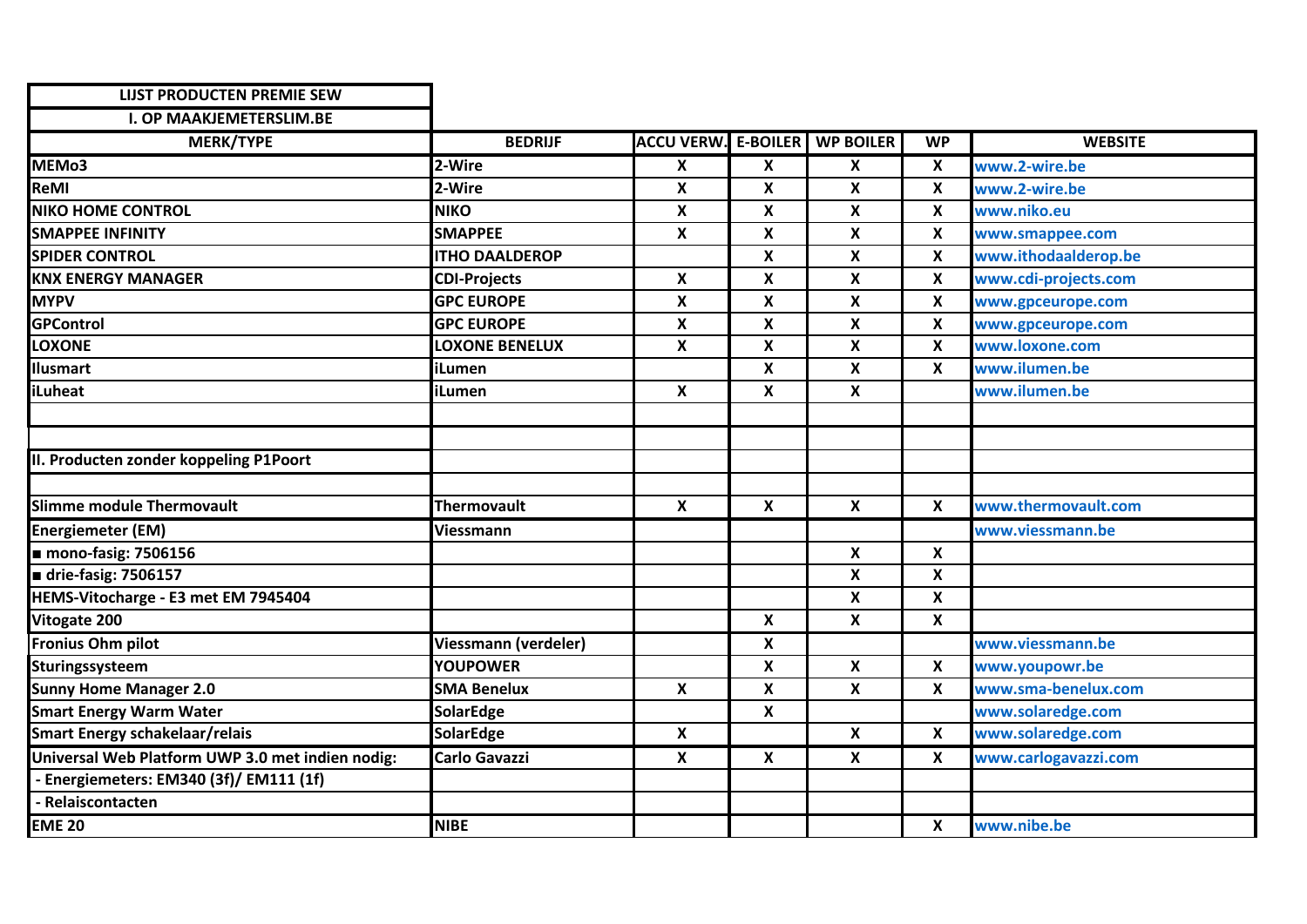| <b>Mr Tolk</b>                                        | Frema-tp                         |                           |                           |                           | $\pmb{\times}$            | www.frema-tp.be                     |
|-------------------------------------------------------|----------------------------------|---------------------------|---------------------------|---------------------------|---------------------------|-------------------------------------|
| OPT251d                                               | <b>Genvex</b>                    |                           |                           | $\boldsymbol{x}$          | $\boldsymbol{\mathsf{x}}$ | www.excecon.com                     |
| <b>DOBISS NXT</b>                                     | <b>Fermax Belgium nv</b>         |                           | $\boldsymbol{\mathsf{X}}$ | $\pmb{\mathsf{X}}$        | $\boldsymbol{\mathsf{x}}$ | www.nxt.dobiss.com                  |
| <b>Homey Pro</b>                                      | Athom b.v.                       |                           | $\boldsymbol{\mathsf{x}}$ | $\pmb{\mathsf{X}}$        | $\boldsymbol{\mathsf{x}}$ | www.homey.app/nl-be                 |
| <b>Greenrock EMS</b>                                  | <b>Bluesky Energy</b>            |                           | X                         | $\pmb{\mathsf{X}}$        | $\boldsymbol{\mathsf{x}}$ | www.bluesky-energy.be               |
| th TOUCH                                              | <b>EPLUCON</b>                   |                           |                           | $\pmb{\mathsf{X}}$        | $\boldsymbol{\mathsf{x}}$ | www.eplucon.nl                      |
| Smile omvormer met AUX contacten                      | <b>TOTAL ENERGY Projects</b>     |                           |                           | $\boldsymbol{\mathsf{x}}$ |                           | www.totalenergy.be                  |
| <b>Tiko Sun</b>                                       | <b>Tiko Energy Solutions</b>     | X                         | X                         | $\pmb{\mathsf{X}}$        | $\boldsymbol{\mathsf{x}}$ | www.tiko.energy/tikosun             |
| <b>Qbus</b>                                           | <b>Qbus</b>                      | X                         | X                         | X                         | X                         | www.qbus.be/nl-be                   |
| TakeControl (c)                                       | Eco4everyone                     | X                         | $\mathbf{x}$              | in spe                    |                           | peter.boi@hotmail.be                |
| <b>SOLARWATT Manager flex 1.0</b>                     | <b>Solarwatt</b>                 | X                         | X                         | X                         | $\boldsymbol{\mathsf{X}}$ | www.solarwatt.be                    |
| <b>SOLARWATT EnergyManager pro</b>                    | <b>Solarwatt</b>                 | X                         | $\boldsymbol{\mathsf{x}}$ | $\pmb{\mathsf{X}}$        | $\pmb{\mathsf{X}}$        | www.solarwatt.be                    |
| <b>Shelly 1-fasig (20210 met 20212)</b>               | <b>S&amp;K trade BVBA.</b>       | X                         | X                         | $\boldsymbol{\mathsf{x}}$ | X                         | www.shelly.cloud                    |
| <b>Shelly 3-fasig (20211 met 20212)</b>               | <b>S&amp;K trade BVBA.</b>       | X                         | $\boldsymbol{\mathsf{x}}$ | $\boldsymbol{\mathsf{X}}$ | $\boldsymbol{\mathsf{x}}$ | www.shelly.cloud                    |
| <b>IPBuilding HEMS</b>                                | <b>IPBuilding</b>                | X                         | X                         | X                         | $\boldsymbol{\mathsf{x}}$ | www.ipbuilding.com                  |
| KNX EMS met openHab server en Homewizard P1           | <b>BUUK</b>                      |                           |                           | $\boldsymbol{\mathsf{X}}$ | $\boldsymbol{\mathsf{x}}$ | www.buuk.be                         |
| <b>Siemens LOGO</b>                                   | <b>Siemens</b>                   | $\boldsymbol{\mathsf{X}}$ |                           |                           |                           | www.new.siemens.com/be/             |
|                                                       |                                  |                           |                           |                           |                           | https://new.siemens.com/global/en/  |
|                                                       |                                  |                           |                           |                           |                           | products/automation/systems/industr |
| Simatic S7-1200 en Simatic S7-1500 en Simatic ET200SP | <b>Siemens</b>                   | X                         | $\boldsymbol{\mathsf{x}}$ | $\pmb{\mathsf{X}}$        | $\boldsymbol{\mathsf{X}}$ | ial/plc.html                        |
| Saia-Burgess Controls Type: ALE3D5F                   | <b>SBC (Honeywell)</b>           | X                         | X                         | $\boldsymbol{\mathsf{x}}$ | $\boldsymbol{\mathsf{x}}$ | www.saia-pcd.com/nl-be              |
| <b>ATON (EHS-R en CAN-EZ3A)</b>                       | <b>Technische Alternative RT</b> |                           | X                         |                           |                           | www.ta.co.at                        |
| KNX producten: merken Zennio en Arcus                 | <b>TVDA Technics</b>             | $\boldsymbol{\mathsf{X}}$ | X                         |                           |                           | www.tvda-technics.be                |
| <b>SCOPT</b>                                          | <b>SCOPTVISION</b>               |                           | X                         | X                         | X                         | www.scoptvision.com                 |
| Daikin Altherma Advanced smart grid                   |                                  |                           |                           |                           |                           |                                     |
| module (BE.DaAlAdvancedSG)                            | <b>Daikin Belux</b>              |                           |                           | X                         | $\boldsymbol{\mathsf{x}}$ | www.daikin.be                       |
| <b>Teletask TDS 10009</b>                             | <b>Teletask</b>                  | X                         | X                         | $\pmb{\mathsf{X}}$        | $\pmb{\mathsf{X}}$        | www.teletask.be                     |
| <b>KNX Home Control</b>                               | <b>Vecolux</b>                   | $\boldsymbol{\mathsf{x}}$ | X                         | X                         | $\boldsymbol{\mathsf{x}}$ | www.vecolux.be                      |
| <b>B&amp;B Home Energy Manager</b>                    | <b>Bits &amp; Bytes</b>          | X                         | X                         | X                         | X                         | www.bitsbytes.be                    |
| <b>LEWIZ Home Energy Management System</b>            | Cast4all / Xemex                 | $\mathsf{x}$              | $\mathbf x$               | $\pmb{\mathsf{X}}$        | $\pmb{\mathsf{X}}$        | www.lewiz.eu                        |
| <b>bChain SmartHome</b>                               | bChain                           | X                         | X                         | X                         | X                         | https://bchain.energy               |
|                                                       |                                  |                           |                           |                           |                           |                                     |